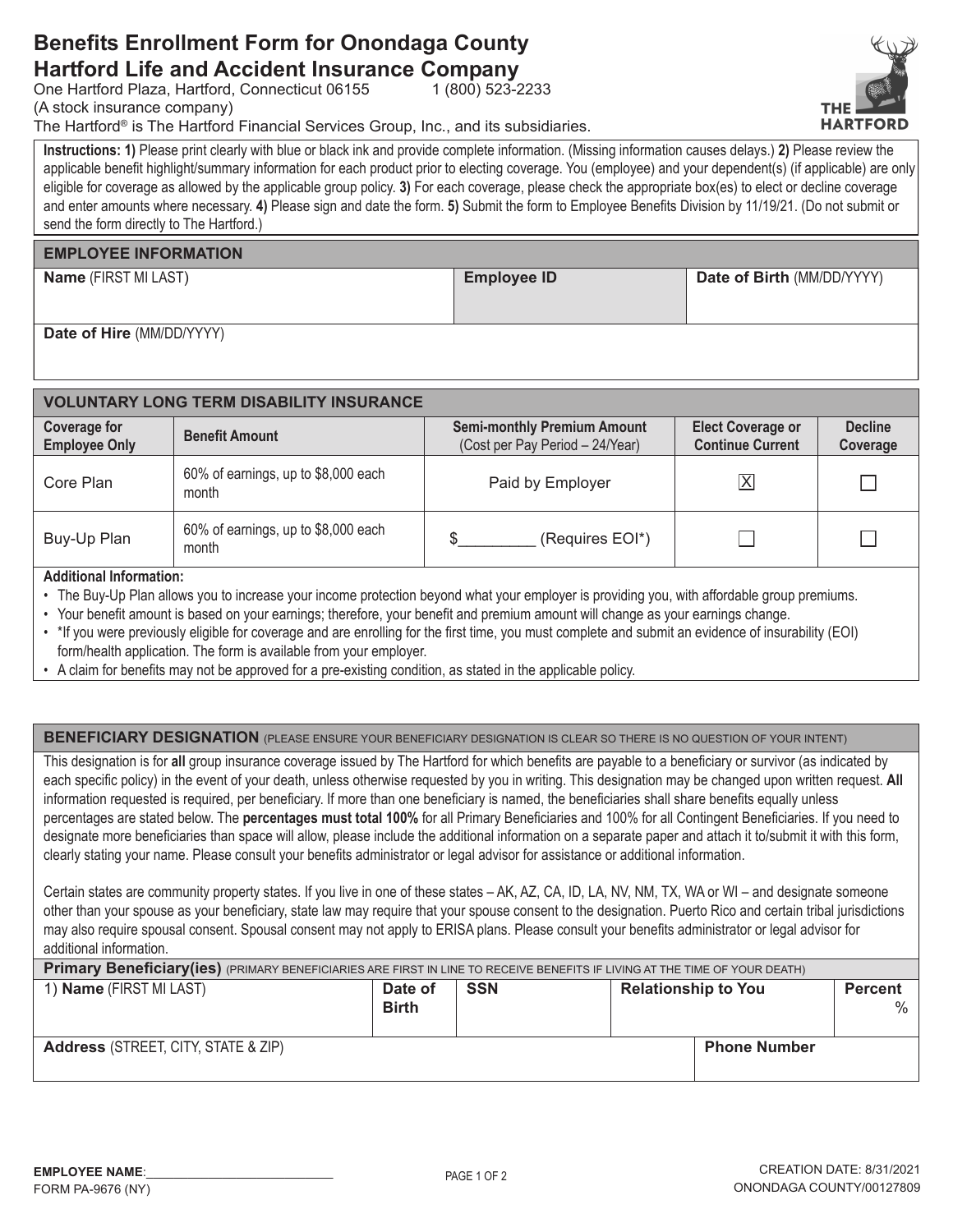| 2) Name (FIRST MI LAST)                                                                                                                | Date of<br><b>Birth</b> | <b>SSN</b> | <b>Relationship to You</b> |                     | <b>Percent</b><br>$\%$ |
|----------------------------------------------------------------------------------------------------------------------------------------|-------------------------|------------|----------------------------|---------------------|------------------------|
| <b>Address (STREET, CITY, STATE &amp; ZIP)</b>                                                                                         | <b>Phone Number</b>     |            |                            |                     |                        |
| <b>Contingent Beneficiary (ies)</b> (CONTINGENT(S) WILL RECEIVE BENEFITS IF NO PRIMARY BENEFICIARY IS ALIVE AT THE TIME OF YOUR DEATH) |                         |            |                            |                     |                        |
| 1) Name (FIRST MI LAST)                                                                                                                | Date of<br><b>Birth</b> | <b>SSN</b> | <b>Relationship to You</b> |                     | <b>Percent</b><br>$\%$ |
| <b>Address (STREET, CITY, STATE &amp; ZIP)</b>                                                                                         |                         |            |                            | <b>Phone Number</b> |                        |
| 2) Name (FIRST MI LAST)                                                                                                                | Date of<br><b>Birth</b> | <b>SSN</b> | <b>Relationship to You</b> |                     | <b>Percent</b><br>$\%$ |
| <b>Address (STREET, CITY, STATE &amp; ZIP)</b>                                                                                         |                         |            |                            | <b>Phone Number</b> |                        |
|                                                                                                                                        |                         |            |                            |                     |                        |

## **CONFIRMATION & SIGNATURE**

By signing below:

- I acknowledge that I have been given the opportunity to enroll in the insurance coverage offered by my employer.
- · I understand and agree that: 1) If I decline coverage now, but later decide to enroll, I may be required to provide evidence of insurability that is satisfactory to The Hartford and be approved for such coverage before it becomes effective; 2) My request for coverage may be denied by The Hartford; 3) Insurance will go into effect and remain in effect only in accordance with the provisions, terms and conditions of the insurance policy; 4) Only the insurance policy(ies) issued to my employer can fully describe the provisions, terms, conditions, limitations and exclusions of my insurance coverage; 5) In the event of any difference between the enrollment form and the insurance policy, I agree to be bound by the insurance policy; 6) No insurance will be valid or in force if I am not eligible in accordance with the terms of the group policy(ies) as issued to my employer; and 7) If group participation requirements are required and are not met, the policy(ies) may not be implemented and the coverage I have elected may not be in force.
- · I authorize payroll deductions from my wages to cover my cost of coverage where applicable. I understand that any premium amounts indicated on this form are estimates, which are subject to change based on the final terms of the applicable policy, and may be subject to ongoing change based on my age and/or earnings. I also understand that rates and benefits may be changed by the insurer.
- . I have read and understand the "Important Notice Fraud Warning Statements" that applies to my state of residence.

| <b>Employee Signature</b> | <b>Date of Signature</b> |
|---------------------------|--------------------------|
|                           |                          |

END OF FORM – PLEASE REVIEW THE "IMPORTANT NOTICE – FRAUD WARNING STATEMENTS" ON THE FOLLOWING PAGE